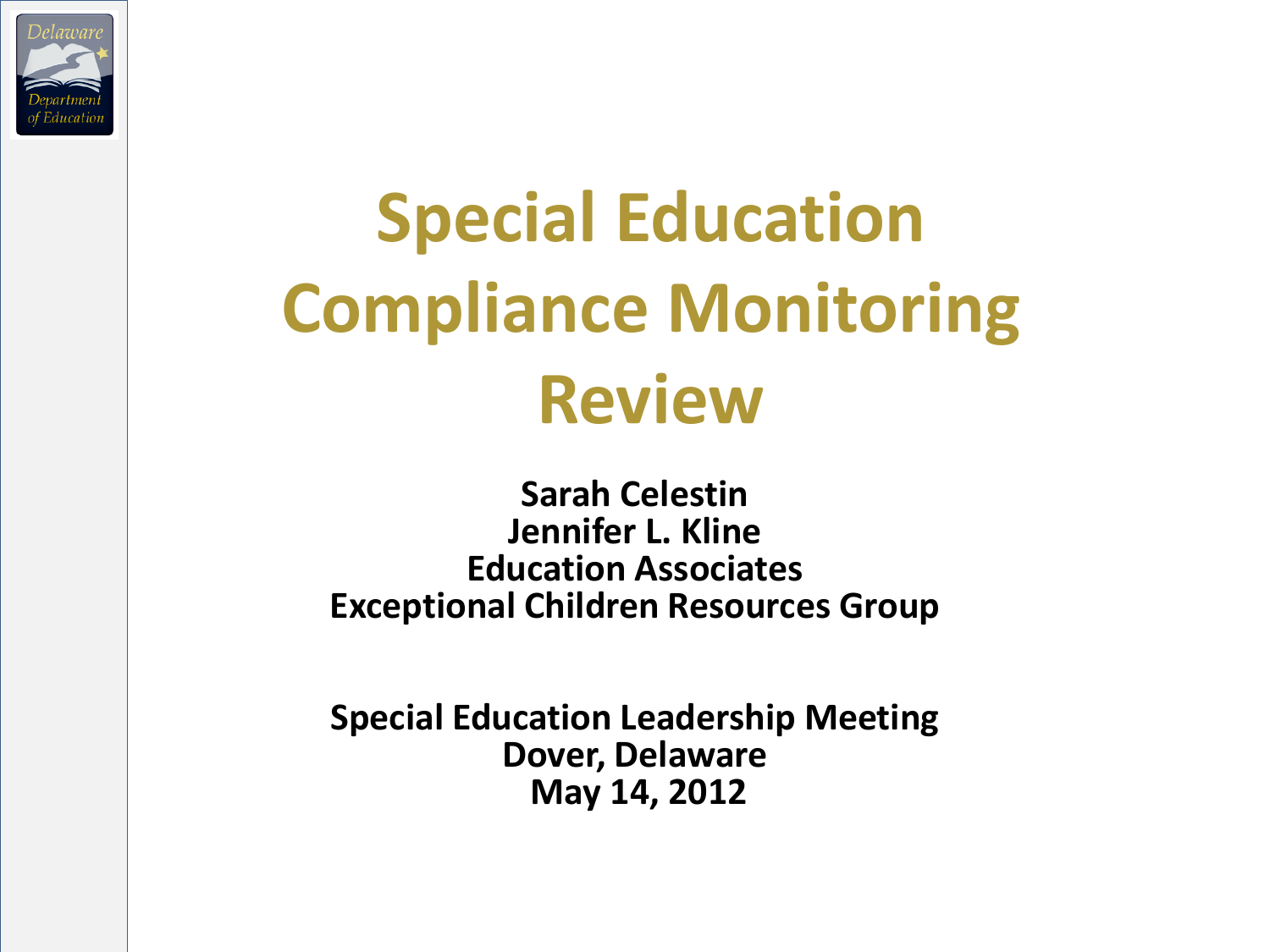

#### **Root Cause Analysis of Findings**

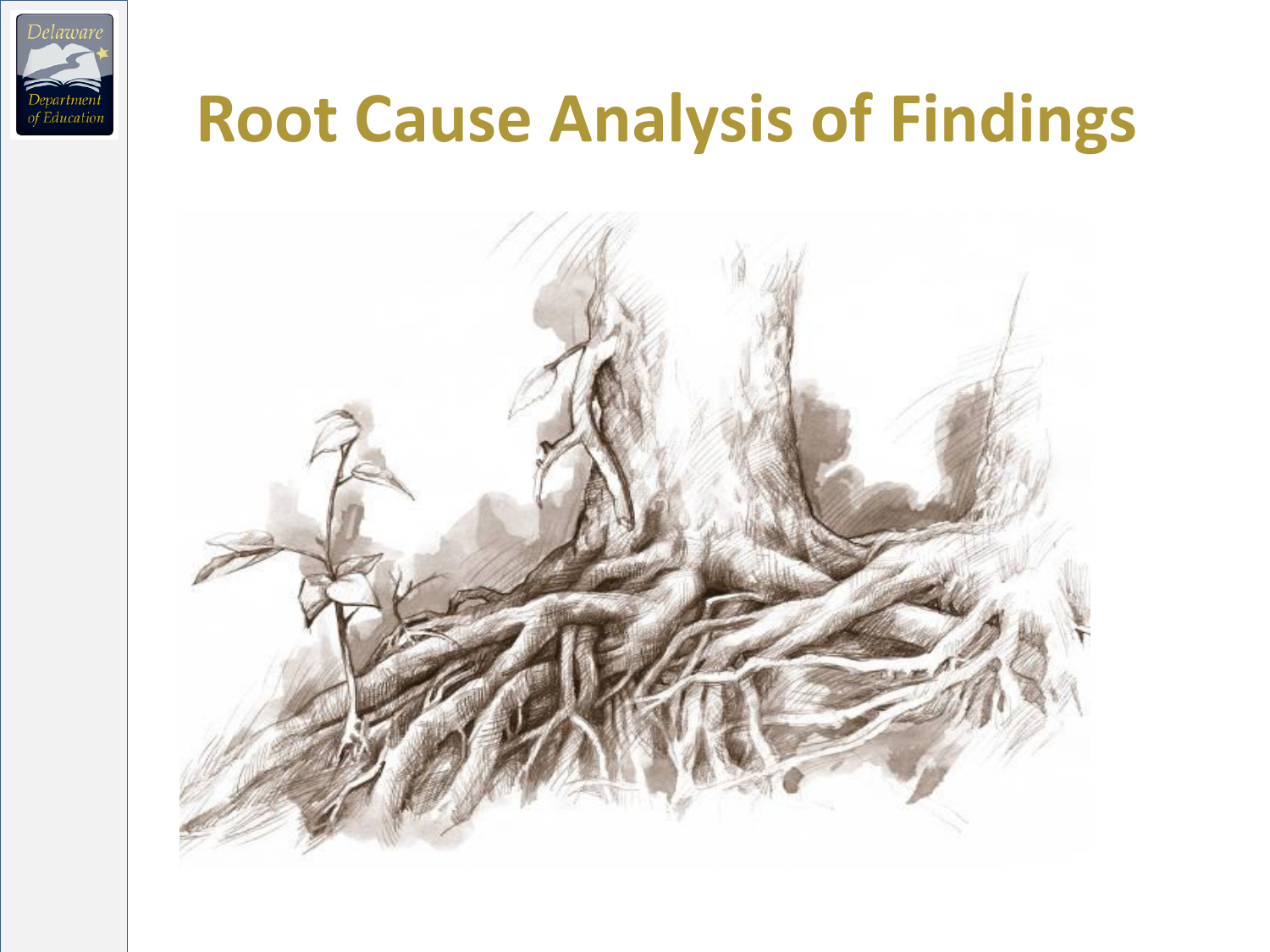

# **Root Cause Analysis**

#### A Process at the Local Level to Review the Findings and Determine the Specific Reasons for the Findings of Noncompliance

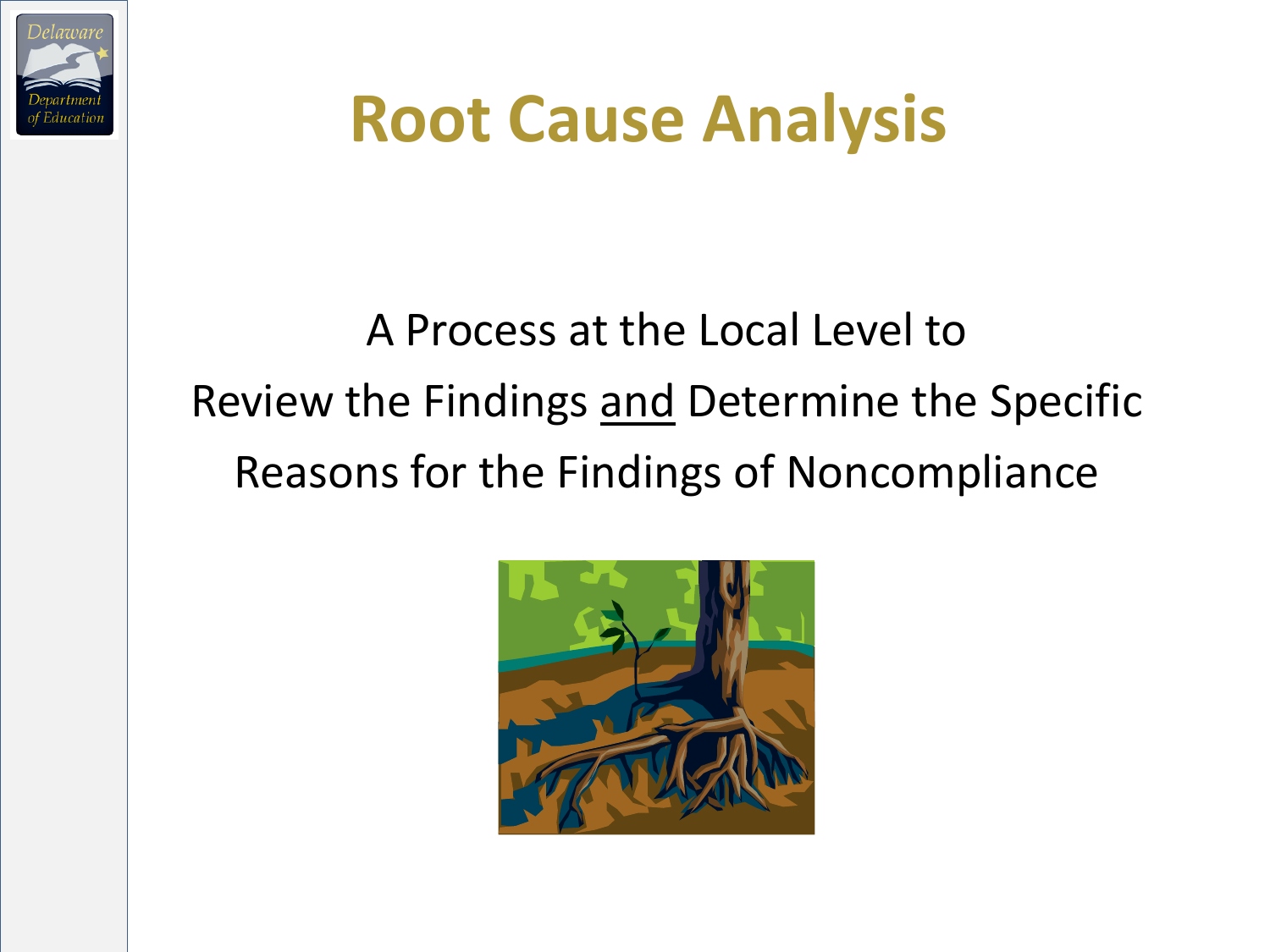

# **Root Cause Analysis**

The Local Corrective Action Plan Incorporate the Root Cause Analysis and Address How the School is Responding to the Each Reason for the Noncompliance

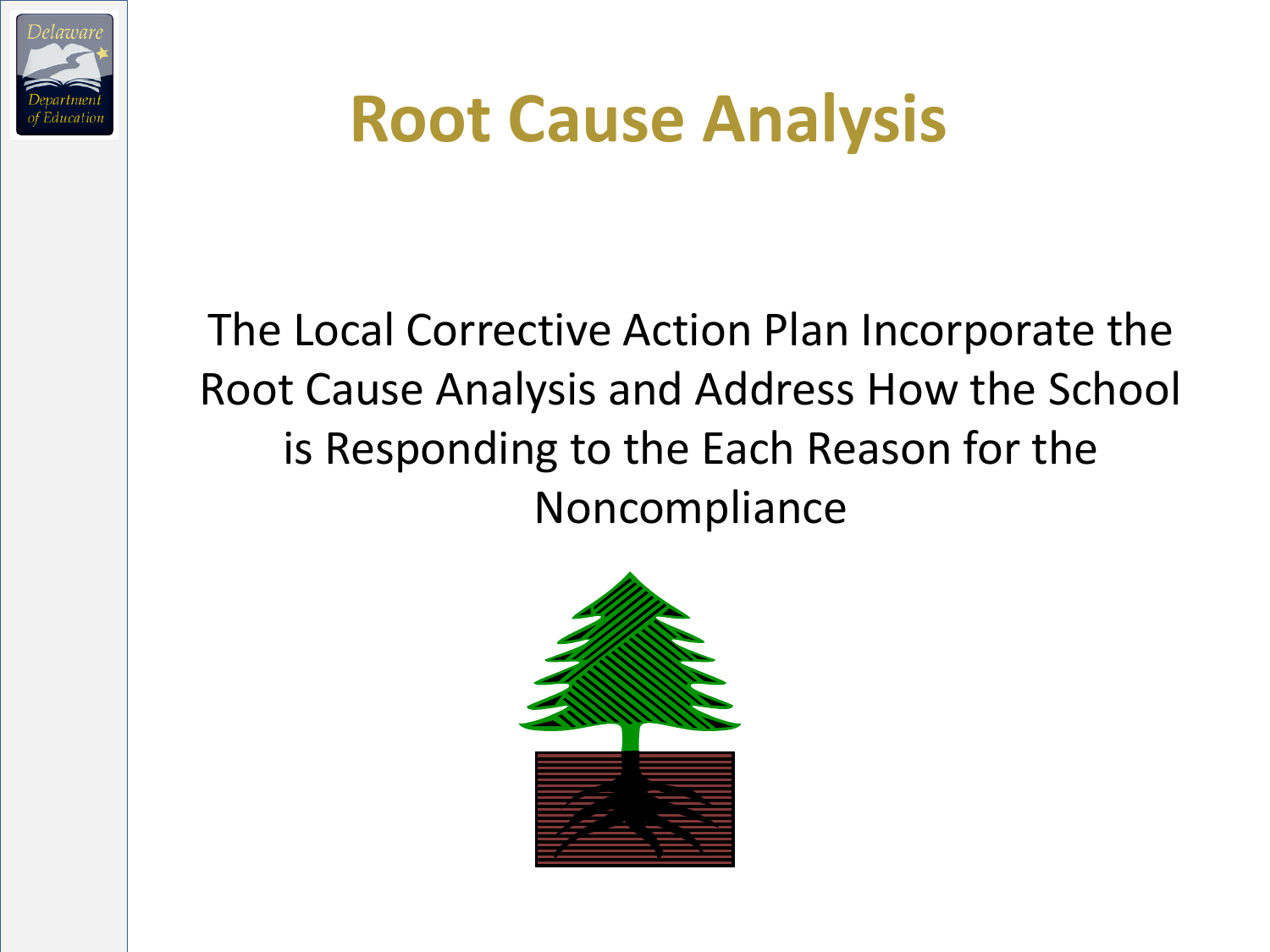



"Not Enough Training on Sections of the IEP"

"Not Enough Time to Review Incoming Student Records from Other Schools to Ensure the IEPs are Acceptable"

"Huge Need for Goal Writing for All Teachers"

"No Training for New Teachers to Learn IEP Plus"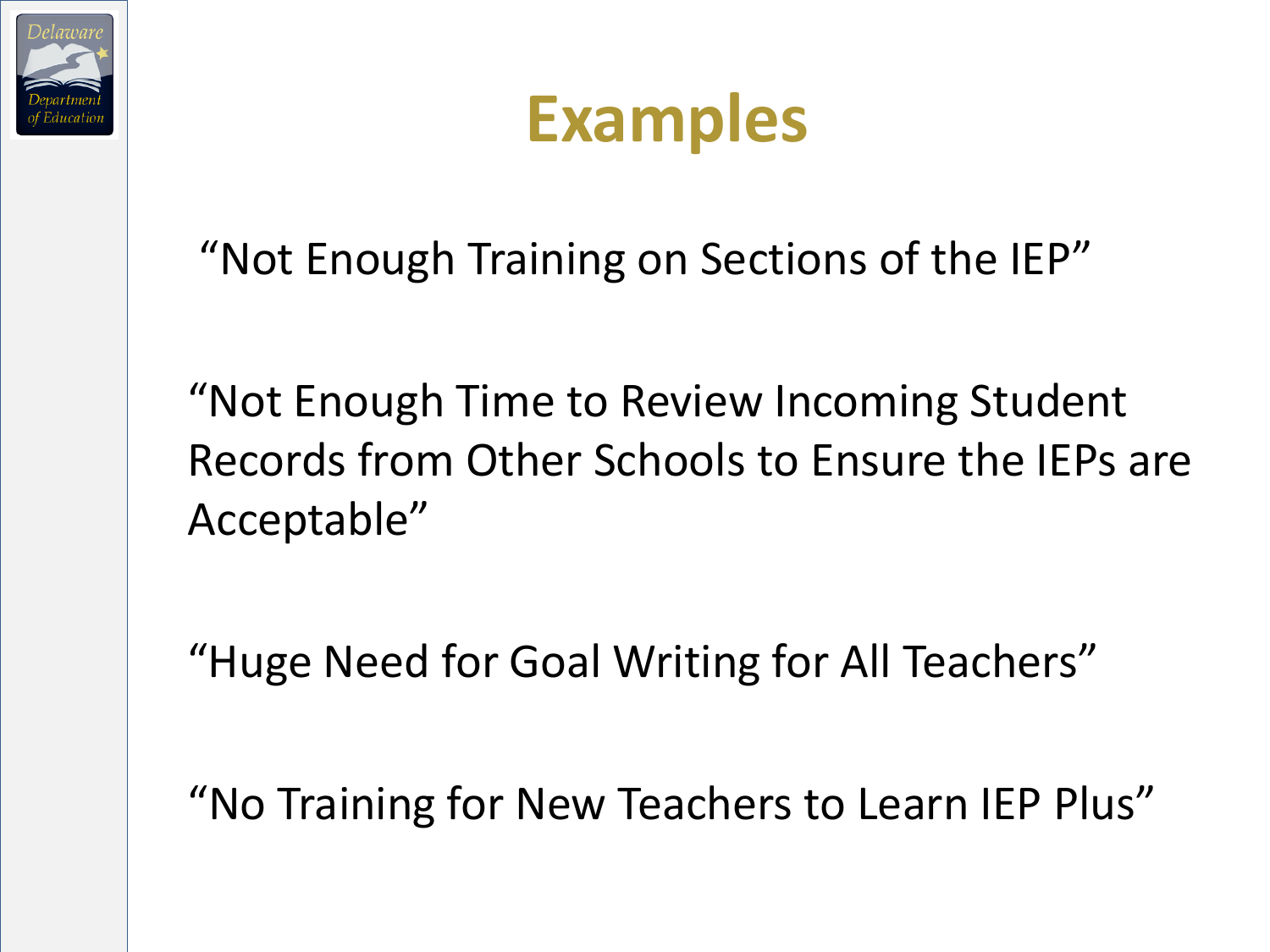

"Drop Downs on IEP Plus"

"History of Drafting IEPs a Certain Way"

"Need Examples of Compliant and Noncompliant IEP Goals"

"Provide Time for Case Managers to Prepare Appropriate Transition IEPs"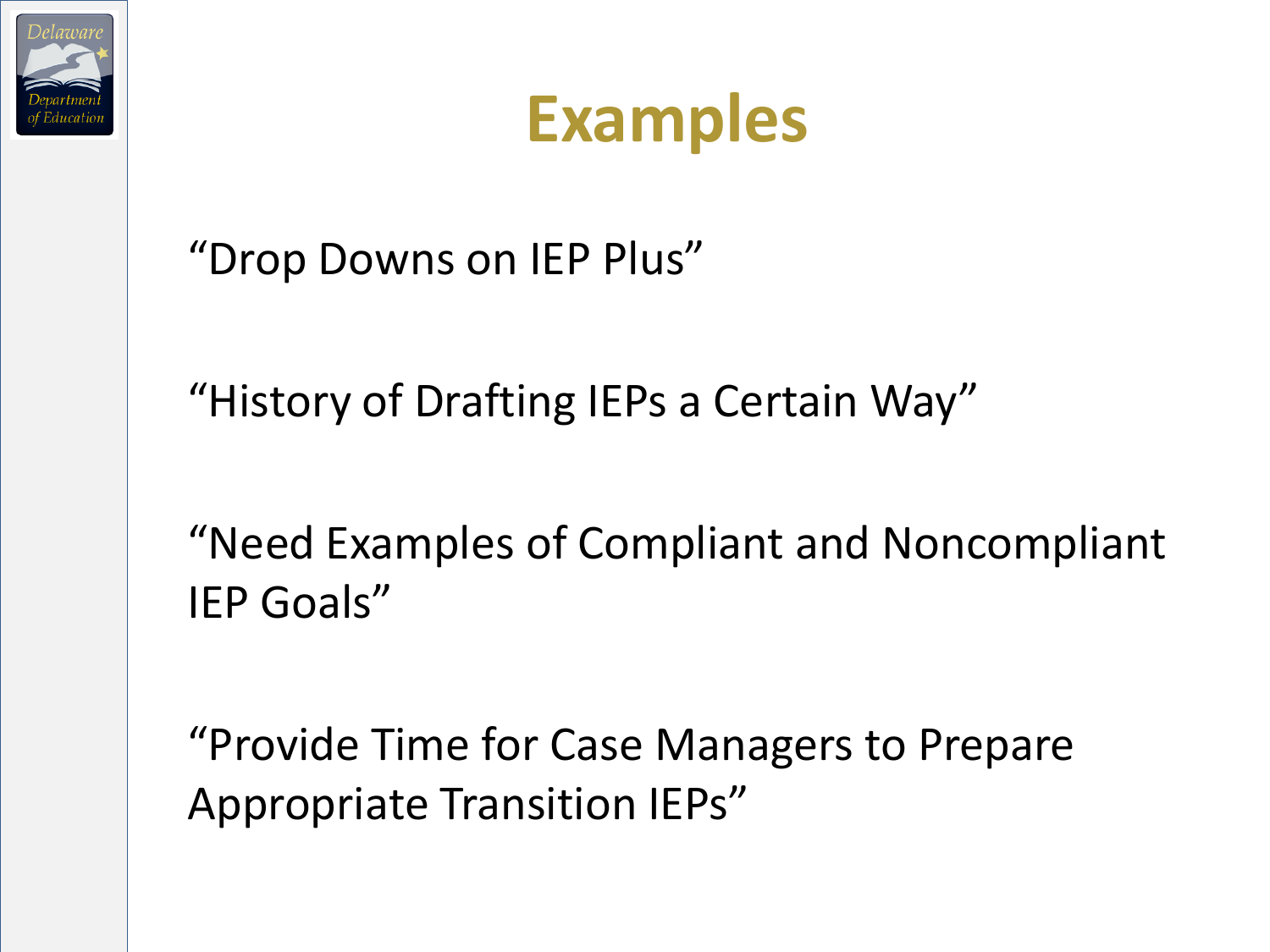



"History of Drafting IEPs a Certain Way"

"Need Examples of Compliant and Noncompliant IEP Goals"

"Provide Time for Case Managers to Prepare Appropriate Transition IEPs"

"Need Training for IEP Goals, PLEPS, and Benchmarks"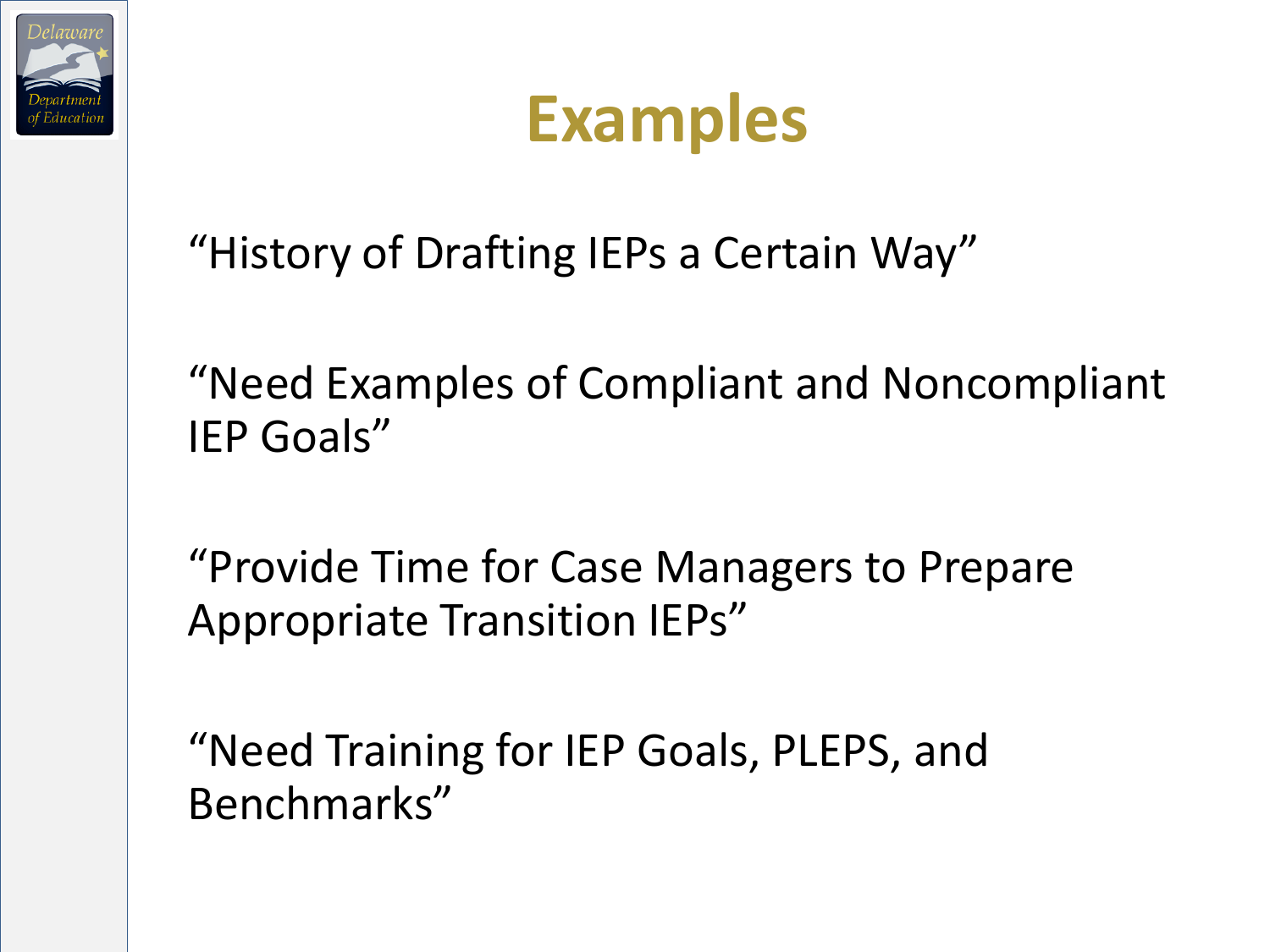



"No Meetings or Consultation with Schools Sending Transfer IEPs"

"No Process of Reviewing Draft IEP Prior to Meeting"

"Reviewing IEP After the Meeting Does Not Prevent Mistakes"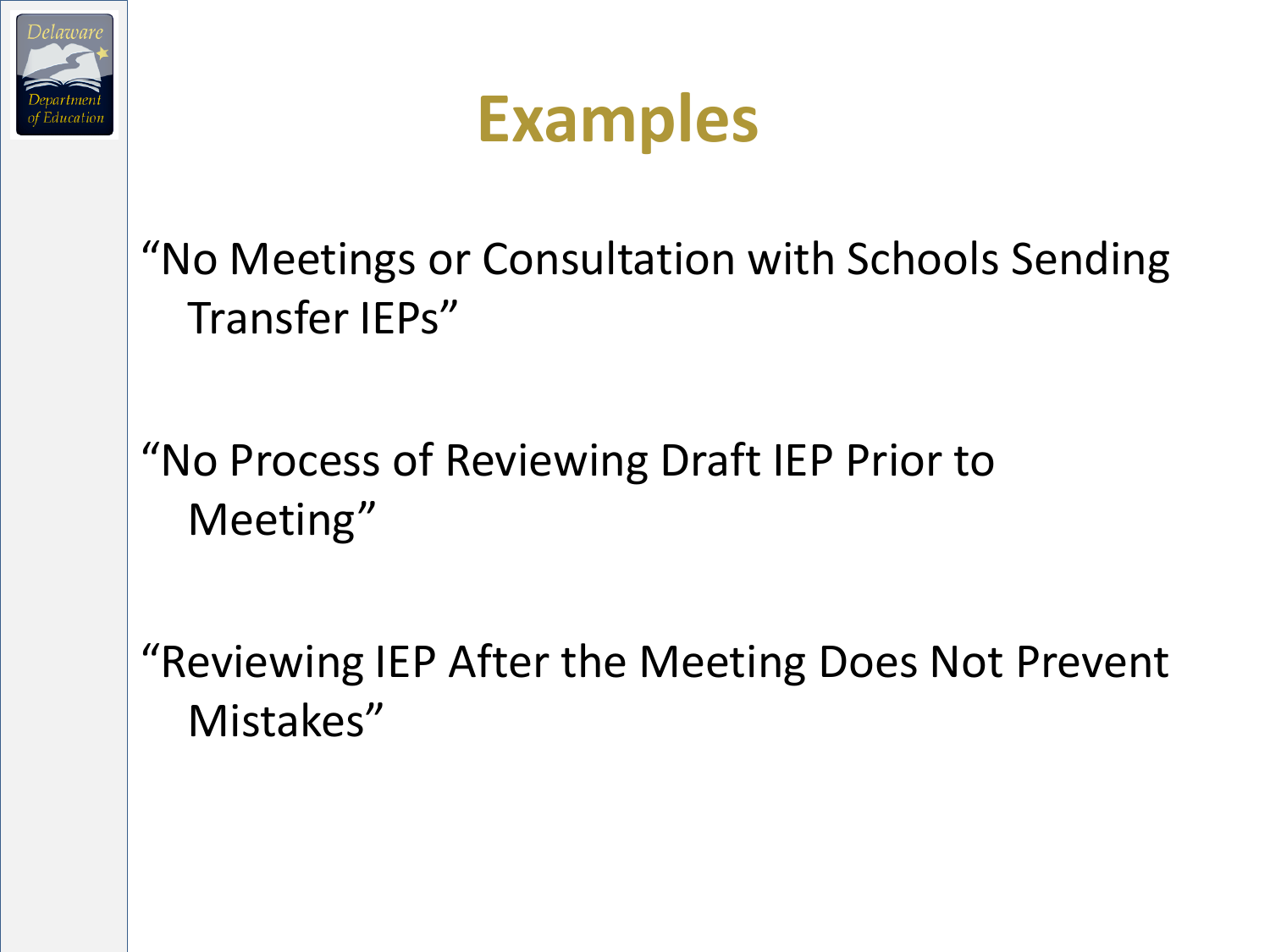

"Areas of IEP Left Blank"

"IEP Did Not Describe All We are Doing for the Child"

"We Started Transition Planning But Didn't Complete it"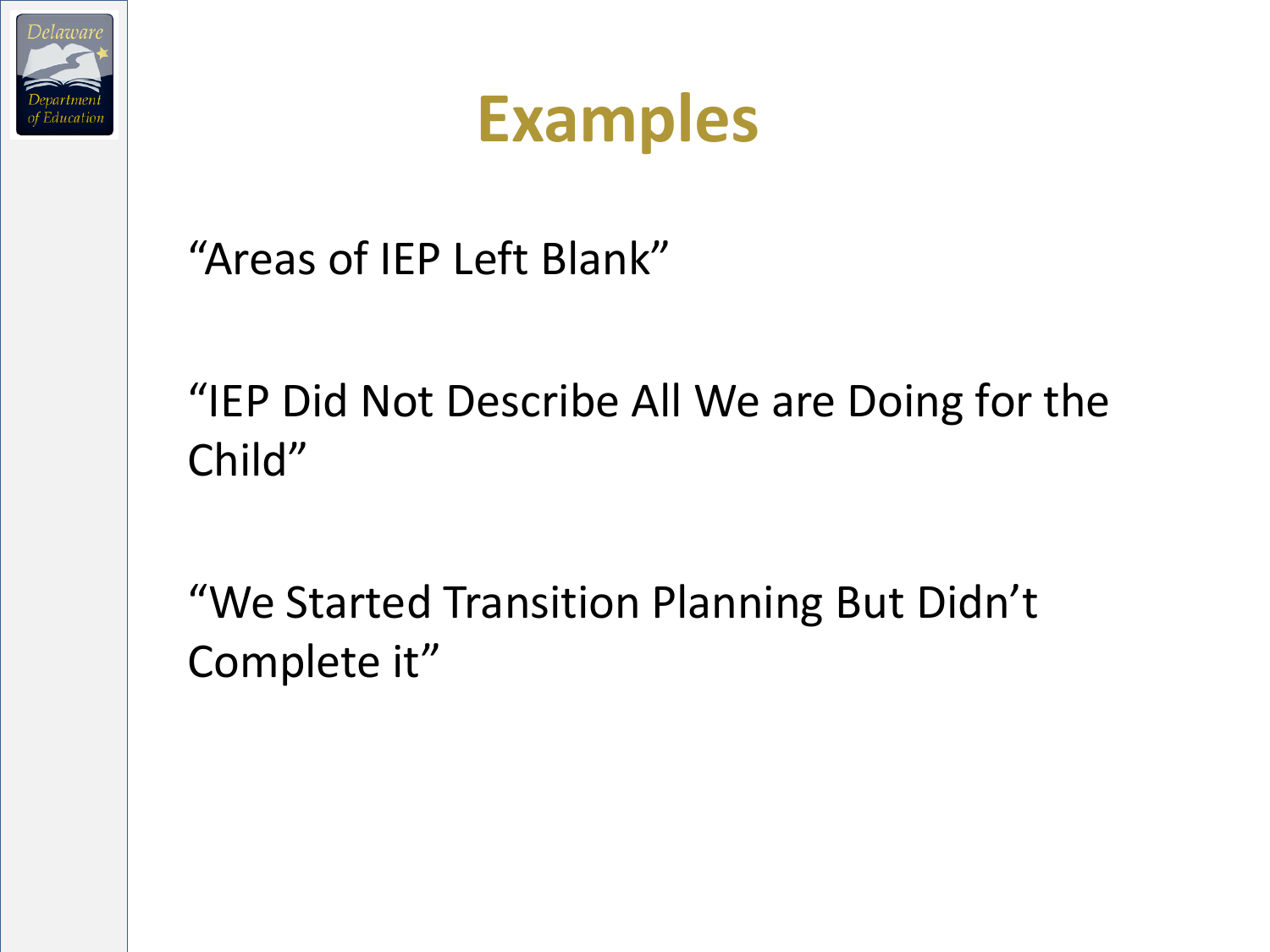

"Courses of Study Listed, But Not Electives"

"Used the Same Generic Transition Services and Activities Description for Every Student"

"Transition Assessments Did Not Tie to Postsecondary IEP Goals"

"Transition Services and Activities Not Specific"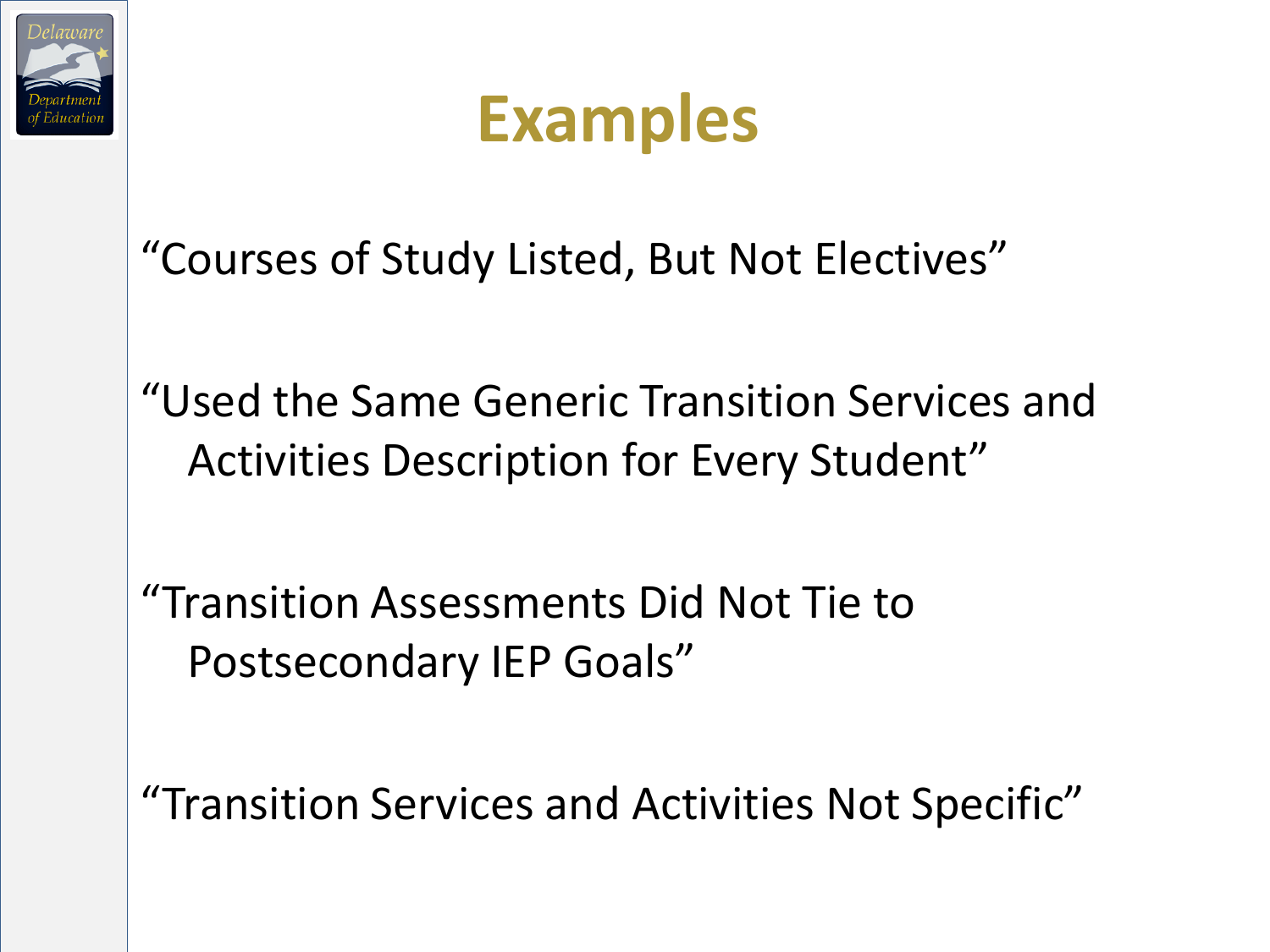

#### "Postsecondary Goals Not Measurable"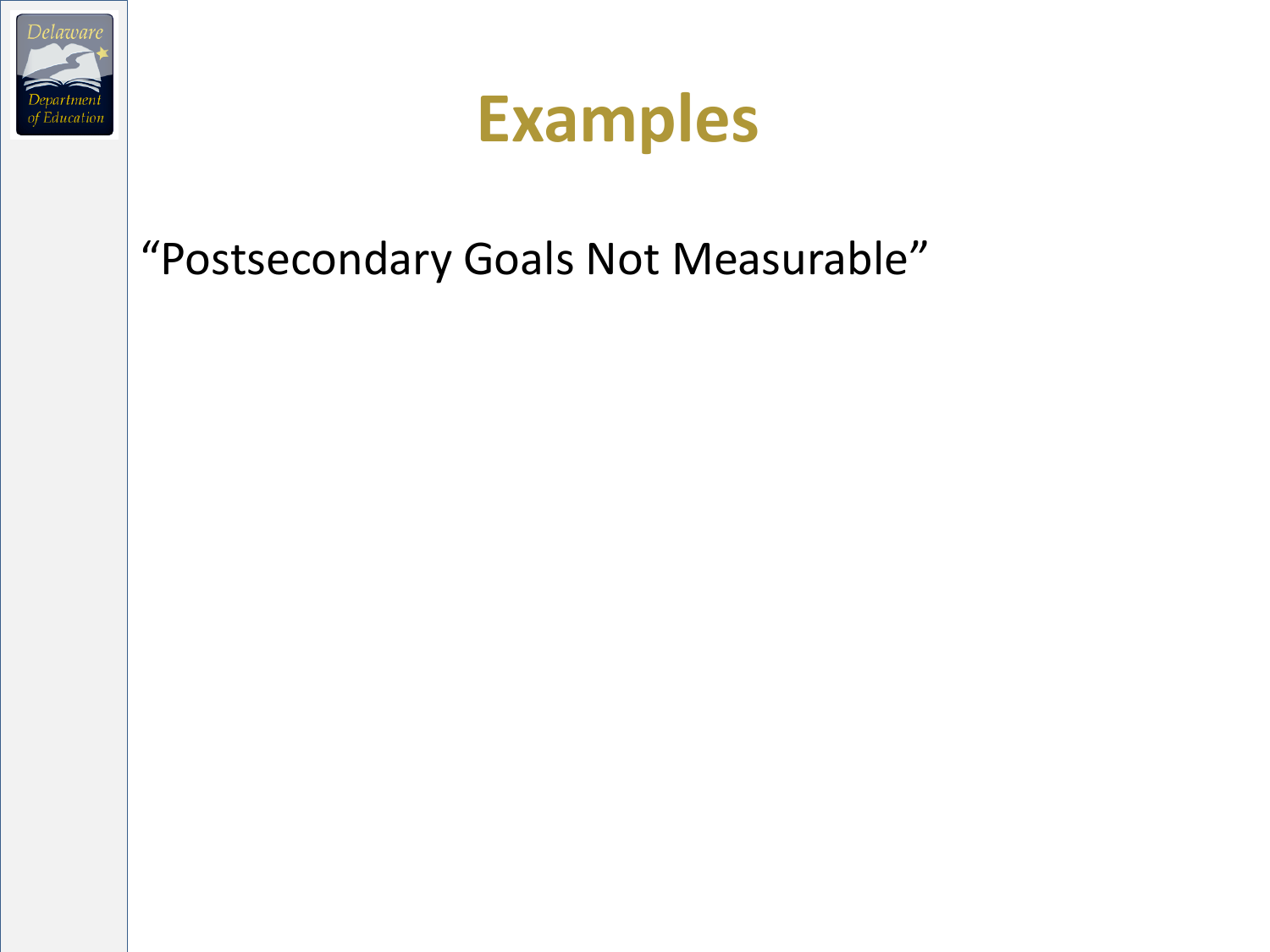

# **Focus Areas for Discussion**

Let's Look at Some Examples of Goal Pages Statement of Services Services, Aids & Modifications PLEP Benchmarks Annual Goals

Let's Look at Some Examples of LRE Explanations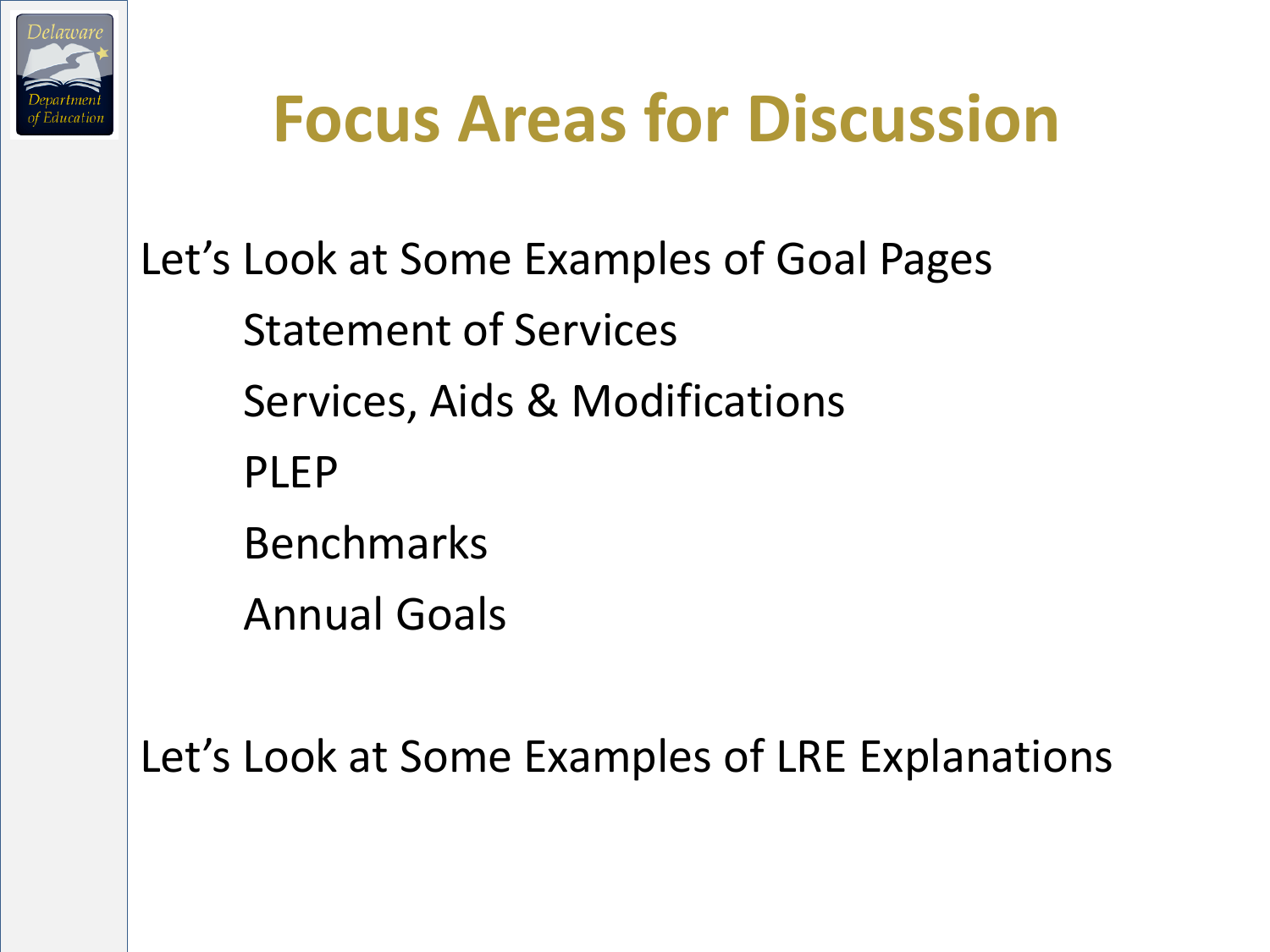



The IEP must contain an explanation of the extent, if any, to which the child will not participate with nondisabled children in the regular class and extra curricular activities.

14 DE Admin Code § 925.20.0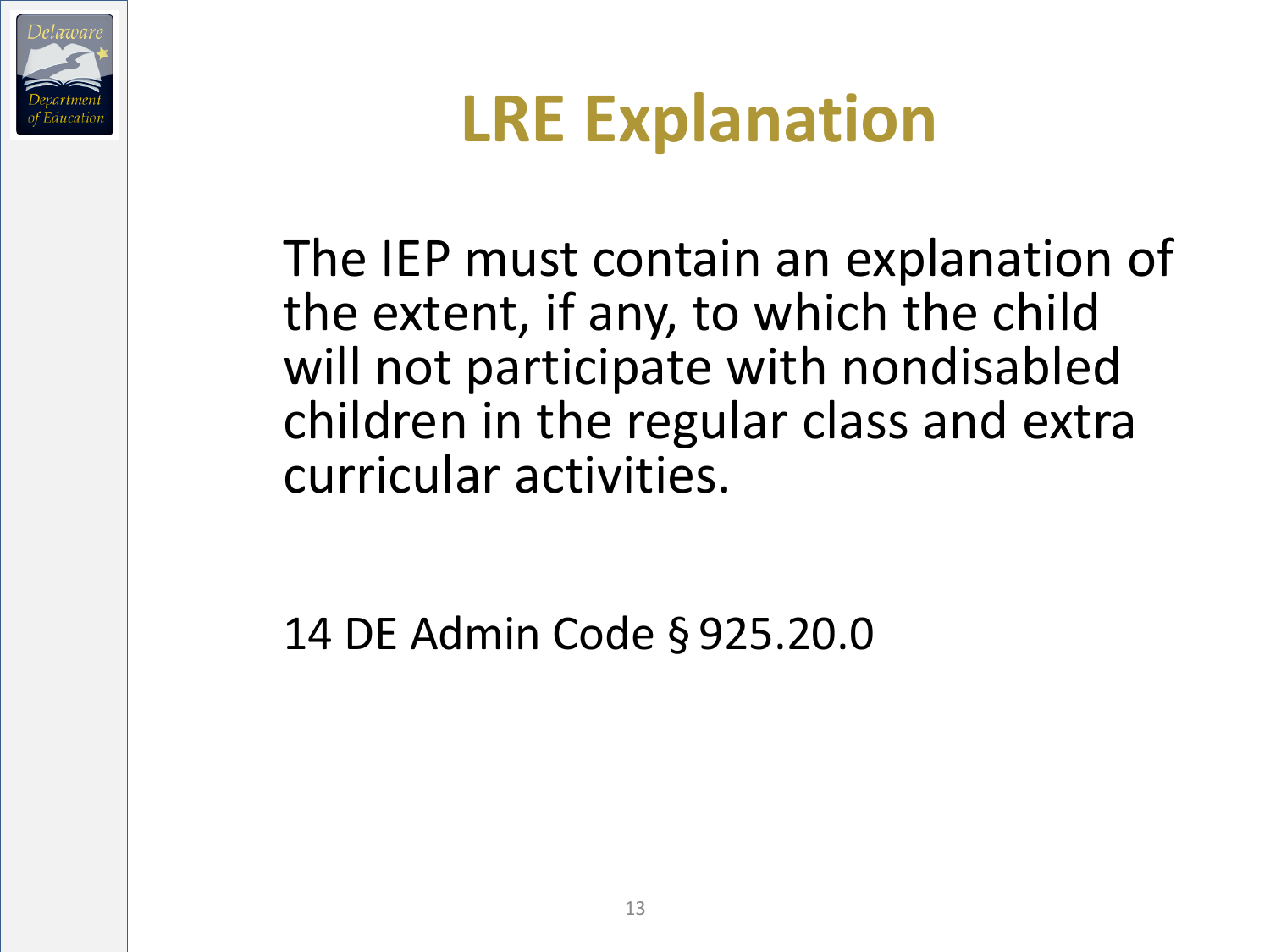

# **LRE Explanation**

Reasons for Noncompliance:

- (1) Statement left blank; or
- (2) Insufficient statements, such as:

The child's needs cannot be met in the regular education environment

The child requires a more restrictive setting